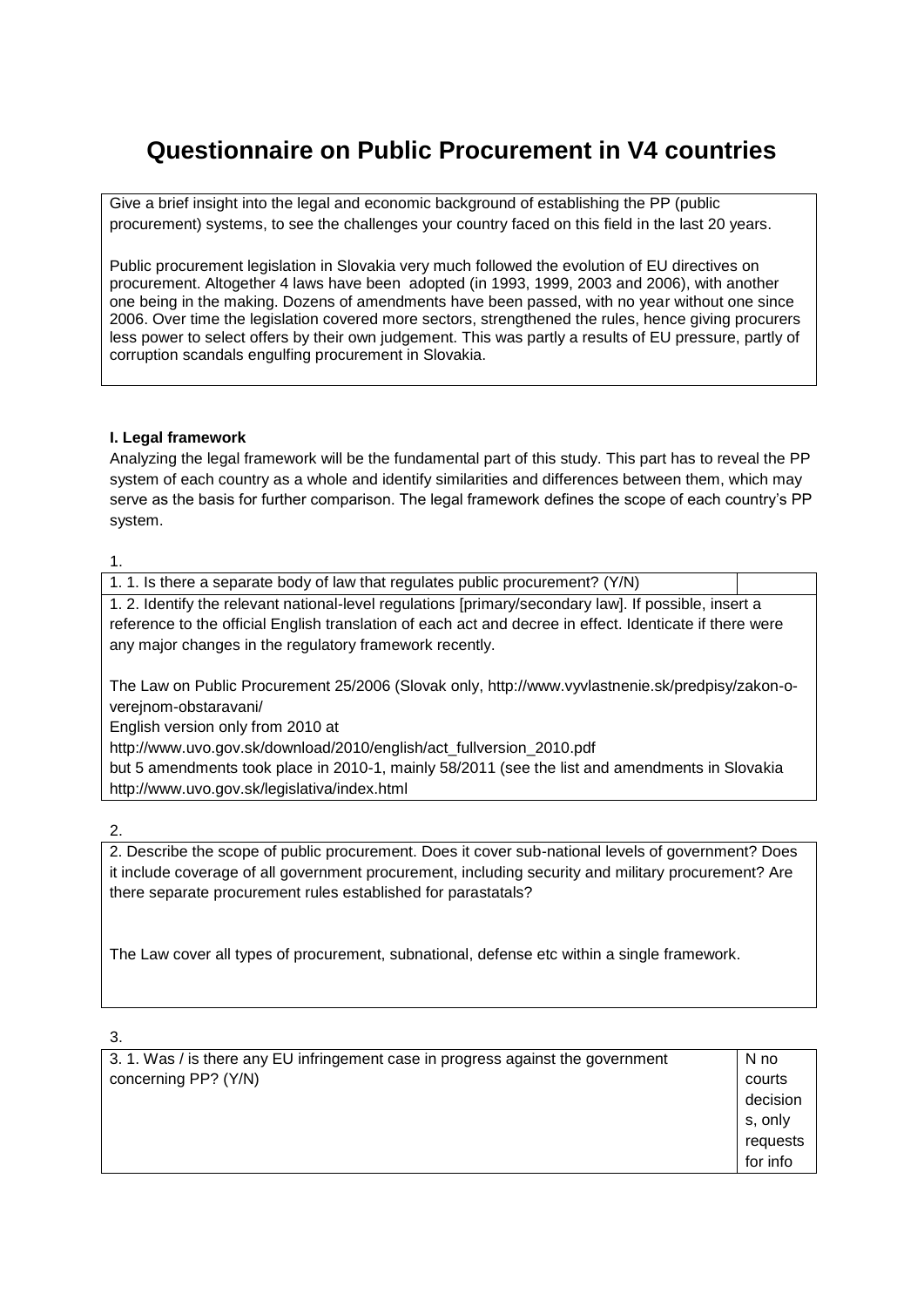3. 2. Describe the cases briefly and indicate the violated EU regulations.

2010 Case [IP/10/1244\)](http://europa.eu/rapid/pressReleasesAction.do?reference=IP/10/1244&format=HTML&aged=0&language=en&guiLanguage=en) Discrimination against some applicants (In 2007 "the National Motorway Company launched a public tender for the selection of an electronic toll collection system operator. The value of the contract was worth approximately  $\epsilon$  664 million. Out of the four tenders submitted, three were excluded by the National Motorway Company for not submitting a tender that was in compliance with the technical specifications. Following the signature of the contract on 13 January 2009, several contracting conditions were substantially modified. If these modifications had been made and communicated at the beginning of the procedure, participating bidders might have submitted a different tender and more candidates might have participated in the bidding procedure.")

2009 Case [IP/09/1759](http://europa.eu/rapid/pressReleasesAction.do?reference=IP/09/1759&format=HTML&aged=0&language=EN&guiLanguage=en) Lack of transparency in advertising tender for advertising and translation services at Ministry of Infrastructure (advertised only on a internal notice board, tender worth 90 million euros). Slovakia cancelled the tender.

Case [IP/09/1470](http://europa.eu/rapid/pressReleasesAction.do?reference=IP/09/1470&format=HTML&aged=0&language=EN&guiLanguage=en) Lack of transparency in advertising tender ("In 2007, the Slovak Ministry of Transport had prematurely terminated the previous public service contract on consultancy and legal services on the grounds of non-satisfactory performance of the contactor. Within a few weeks after the termination, it awarded a legal services contract with a contract value of 19.6 million Euros for an indefinite period to another contractor.")

| 4. 1. Please indicate if the following OECD principles are expressed by the national regulations. (Y/N) |        |
|---------------------------------------------------------------------------------------------------------|--------|
| 4.1.1. Transparency                                                                                     | Y      |
| 4. 1. 2. Good management                                                                                | Y      |
| 4.1.3. Prevention of misconduct                                                                         | Y      |
| 4. 1. 4. Accountability and control                                                                     | Y      |
| 4. 2. Are the following key recommendations of the OECD ensured by the relevant regulations? (Y/N)      |        |
| 4. 2. 1. Providing an adequate degree of transparency throughout the whole procurement                  | Y      |
| cycle in order to promote fair and equitable treatment for potential suppliers                          |        |
| 4.2.2. Maximising transparency in competitive tendering and taking precautionary                        | Y      |
| measures to enhance integrity, in particular for exceptions to competitive tendering                    |        |
| 4. 2. 3. Ensuring that public funds are used in public procurement according to purposes                | partly |
| intended                                                                                                |        |
| 4. 2. 4. Developing a set of professional standards to enhance the knowledge, skills and                | Y      |
| integrity of public procurement officials                                                               |        |
| 4.2.5. Putting mechanisms in place to prevent risks to integrity in public procurement                  | partly |
| 4. 2. 6. Encouraging close co-operation between government and the private sector to                    | N      |
| maintain high standards of integrity, in particular in contract management                              |        |
| 4.2.7. Providing specific mechanisms for the monitoring of public procurement and the                   | Y      |
| detection and sanctioning of misconduct in public procurement                                           |        |
| 4. 2. 8. Establishing a clear chain of responsibility together with effective control                   | partly |
| mechanisms                                                                                              |        |
| 4. 2. 9. Handling complaints from potential suppliers in a fair and timely manner                       | Y      |
| 4. 2. 10. Empowering civil society organisations, media and the wider public to scrutinise              | Y      |
| public procurement                                                                                      |        |
| 4. 3. If you have any remarks on the above listed principles and recommendations please describe.       |        |
|                                                                                                         |        |
|                                                                                                         |        |
|                                                                                                         |        |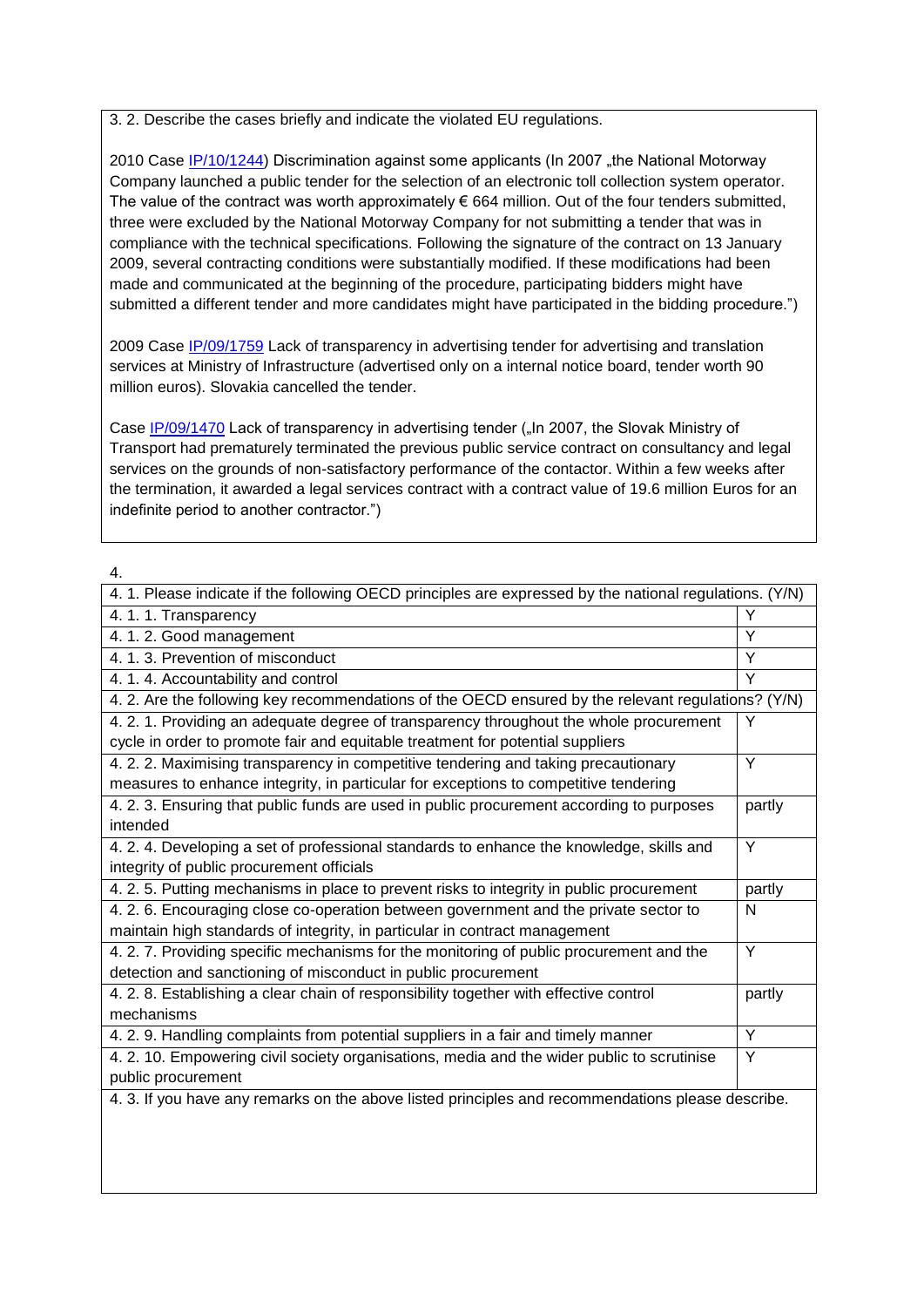4. 4. Indicate any other guiding principles expressed in the legal regulations.

5.

5. 1. Which procurement methods are allowed by the national regulation? (e. g. open, restricted, negotioted, accelerated). List them.

Open contest, restricted contest, negotiated with publication, negotiated without publication, competitive dialogue.

| Partly,   |
|-----------|
| open      |
| and       |
| restricte |
| d are     |
| default   |
|           |

5. 4. Describe these.

Open and restricted contests are default, all others have special conditions attached to them Negotiated with publication - if, alternatively all bids failed to pass criteria in previous open or restricted contest or competitive dialogue, if it is impossible to lay out price criteria given the subject (e.g. financial services), if public works is meant for RandD, not profit activities Negotiated without publication - if, alternatively all bids failed to pass criteria in previous open or restricted contest, or if only a single bidder can provide the item due to technical, artistic or copyright reasons, or due to time constraints, or extra amount of item already bought in open or restricted contest, up to 3 years since the last contract award, or if the item is sold on official trade exchange, or if the item is sold within sale or by seller who is in liquidaton, or it is the winner from design contest, or if it concerns additional public works unforeseen or necessary to finish previous work, but up to 50 percent of original contract value, or if it concerns additional public works same or similar to original contract up to three year since the original contract award.

Competitive dialog – extremely difficult projects (hard to define technical, financial or legal criteria) if open or restricted contest are no possible.

5. 5. Specify the relevant thresholds by types (min/max) and relevance (goods, works, services). [Insert extra rows/columns if needed] all in thousands of euro

| type              | goods |     | works<br>sevices |     |     | Defense goods,<br>certain telecom<br>services |     |     |
|-------------------|-------|-----|------------------|-----|-----|-----------------------------------------------|-----|-----|
|                   | min   | max | min              | max | min | max                                           | min | max |
| "above the limit" | 125   |     | 4845             |     | 125 |                                               | 193 |     |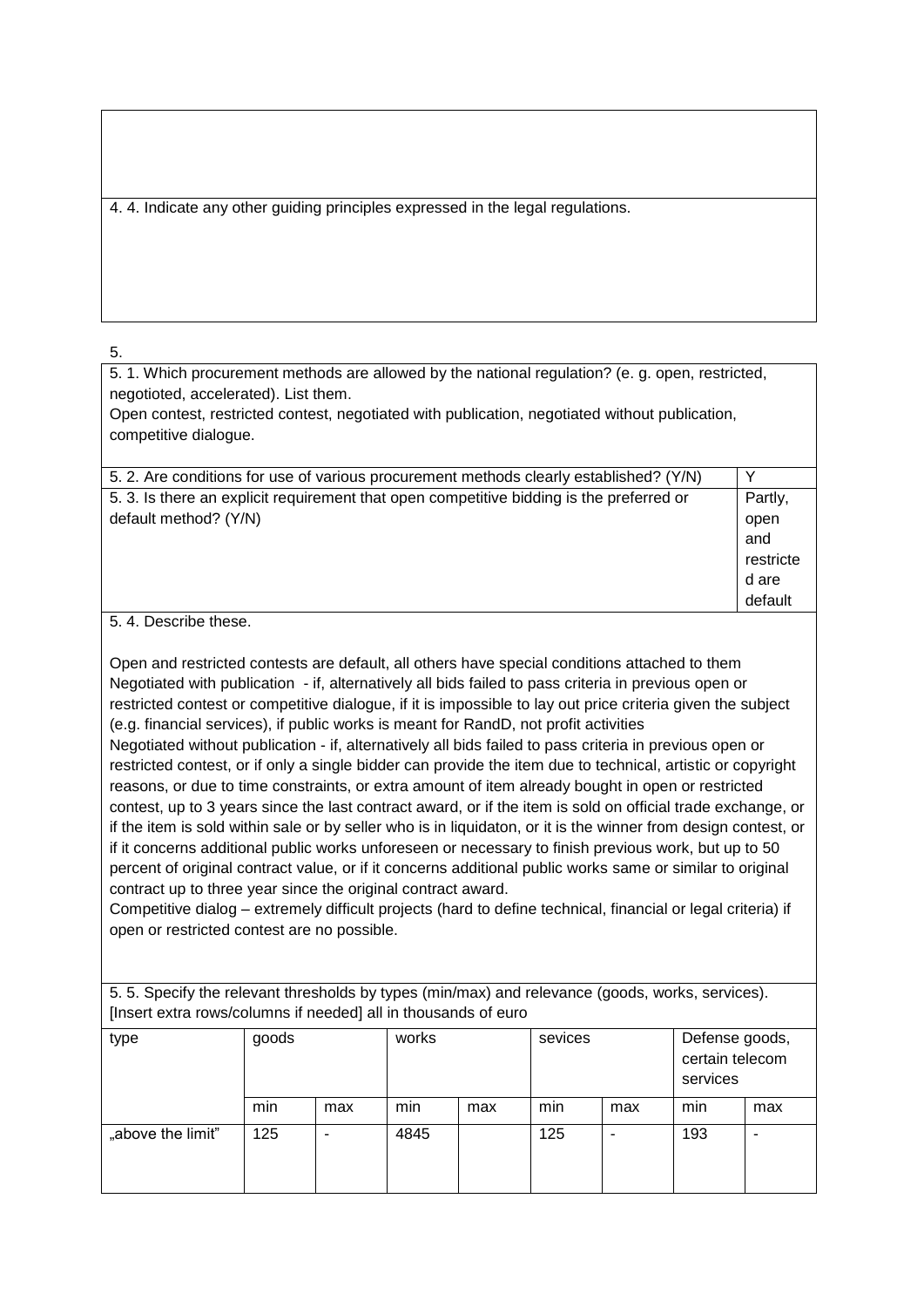| "below the limit"        | 40 | 125 | 200 | 4845 | 40 | 125 | 40 | 193 |
|--------------------------|----|-----|-----|------|----|-----|----|-----|
| "below the<br>threshold" | 10 | 40  | 20  | 200  | 10 | 40  | 10 | 40  |
| "low value"              | ۰  | 10  | ۰   | 20   | ۰  | 10  |    | 10  |

6. Do legal provisions stipulate the use of new and innovative techniques in PP process (automatic or e-procurement)?

Yes, electronic auctions are now mandatory for all goods above 40 thousand euro.

## 7.

7. 1. Describe the system of administrative or judicial review/appeal. Is it fair and adequate? Anyone can appeal to procurer within 10 days and is entitled to an answer. Dissatisfied, one can applead to Office of Public Procurement which can stop or cancel the tender altogather. Dissatisfied, one can go to court. The framework is fair and well regulation, but some firms complain about implementation, eg quality of decisions by the Office.

7. 2. Specify the legal sanctions (penalties etc.) of violating legal regulations regarding public procurements.

In most serious cases up to 5 percent of contract value (or expected value). For administrative failures contracting authorities can be fined from 300 to 30 000 euros.

| 8. 1. Are there minimum time limits for the receipt of tenders required for public         |                      | Υ                   |
|--------------------------------------------------------------------------------------------|----------------------|---------------------|
| procurements below EU-threshold? (Y/N)                                                     |                      |                     |
| 8. 2. If so, specify by types and conditions of procurement. [Insert extra rows if needed] |                      |                     |
| type of procurement                                                                        | days                 |                     |
| "above the limit"                                                                          |                      | 45/30 if pre-notice |
|                                                                                            | published/25 if      |                     |
|                                                                                            | electronic access to |                     |
|                                                                                            | documentation/22     |                     |
|                                                                                            | min                  |                     |
| "below the limit"                                                                          | 30 open contest, 22  |                     |
|                                                                                            | other methods        |                     |
| "below the threshold"                                                                      | 20 from the day of   |                     |
|                                                                                            |                      | sending notice to   |
|                                                                                            |                      | procurement office  |
| "low value"                                                                                | none                 |                     |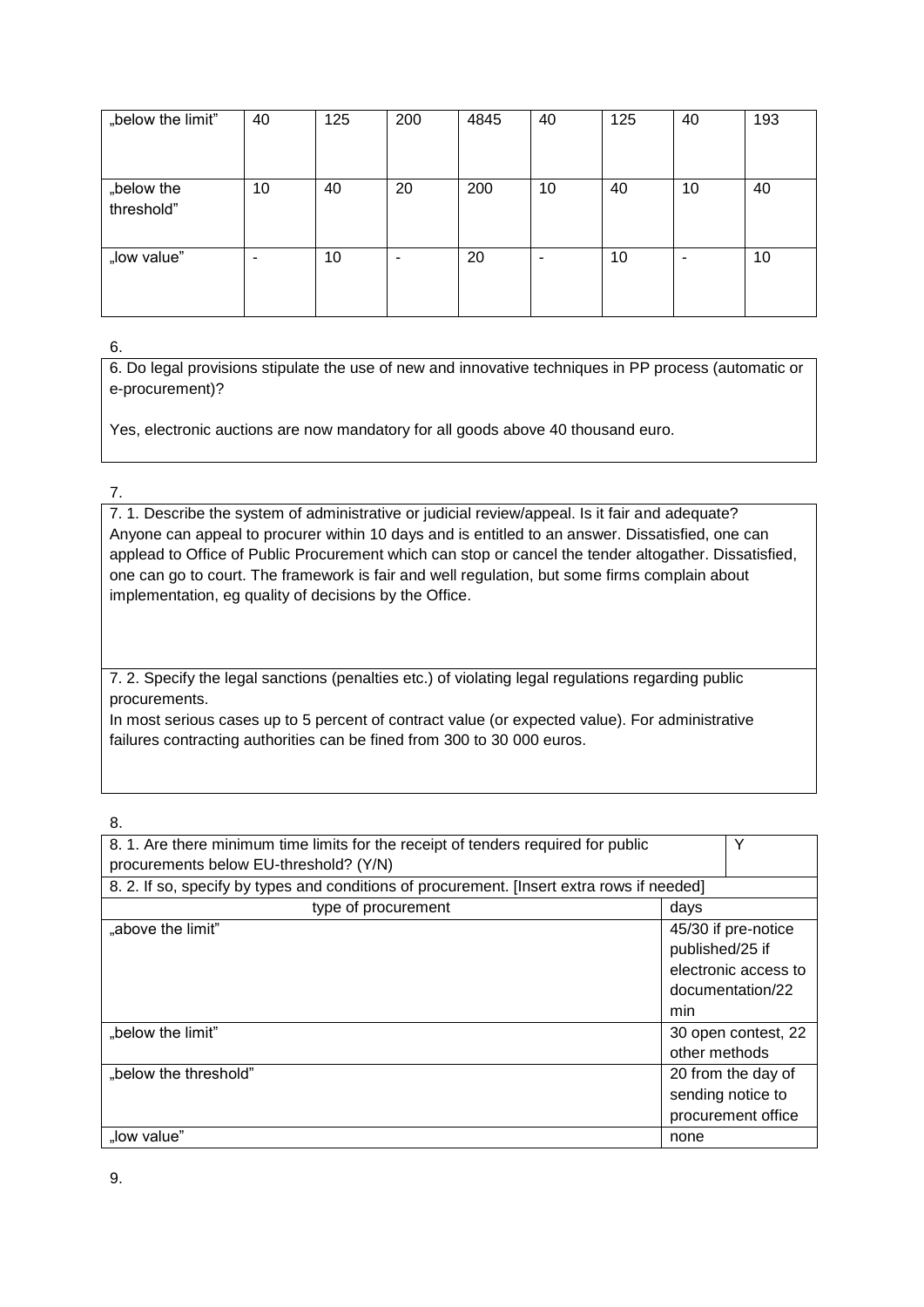| 9. Is there a legal or regulatory requirement for public disclosure of procurements |  |
|-------------------------------------------------------------------------------------|--|
| /related legal texts and statistical data? (Y/N)                                    |  |

10. Are there provisions regarding preferences for particular categories of suppliers (sp. preferential treatment of local bidders) and/or categories of goods, works and services (cf. private sector provision/operation of power, water or other infrastructure facilities)? If so, specify.

Yes, for utilities (water, power, telecom etc) alongside the EU directive. Procurement rules for them apply, but they are less onerous.

11.

11. 1. Are there any explicit anti-corruption / transparency rules - as part of the framework regulation? If so, specify the essential features.

Nothing specific, unless one counts publication of notices and of results

11. 2. Is there a conflict of interest policy in effect? If so, describe the essential features.

No

Sources: regulations, laws, other studies, reports

## **II. Institutional framework**

The institutional framework introduces the public entities taking part in PP procedures, and the managerial framework.

1.

1. 1. Name the institutions/authorities in charge of PP in your country. Describe their duties and responsibilities. Quote the legal sources of the infrastructional framework.

Office of Public Procurement – conducts oversight over PP, sanctions procurers for breaking PP law, publishes guidance on PP methods, keeps all the documentation on tenders, publishes notices on tender in its Journal, issues procurement permits certifying individuals to carry out PP, once a year published analysis of PP results in Slovakia

| 1.2. Is the procurement system in your Country centralized or decentralized? (C/D) |  |
|------------------------------------------------------------------------------------|--|
| 1. 3. Is there a central tender board or authority? (Y/N)                          |  |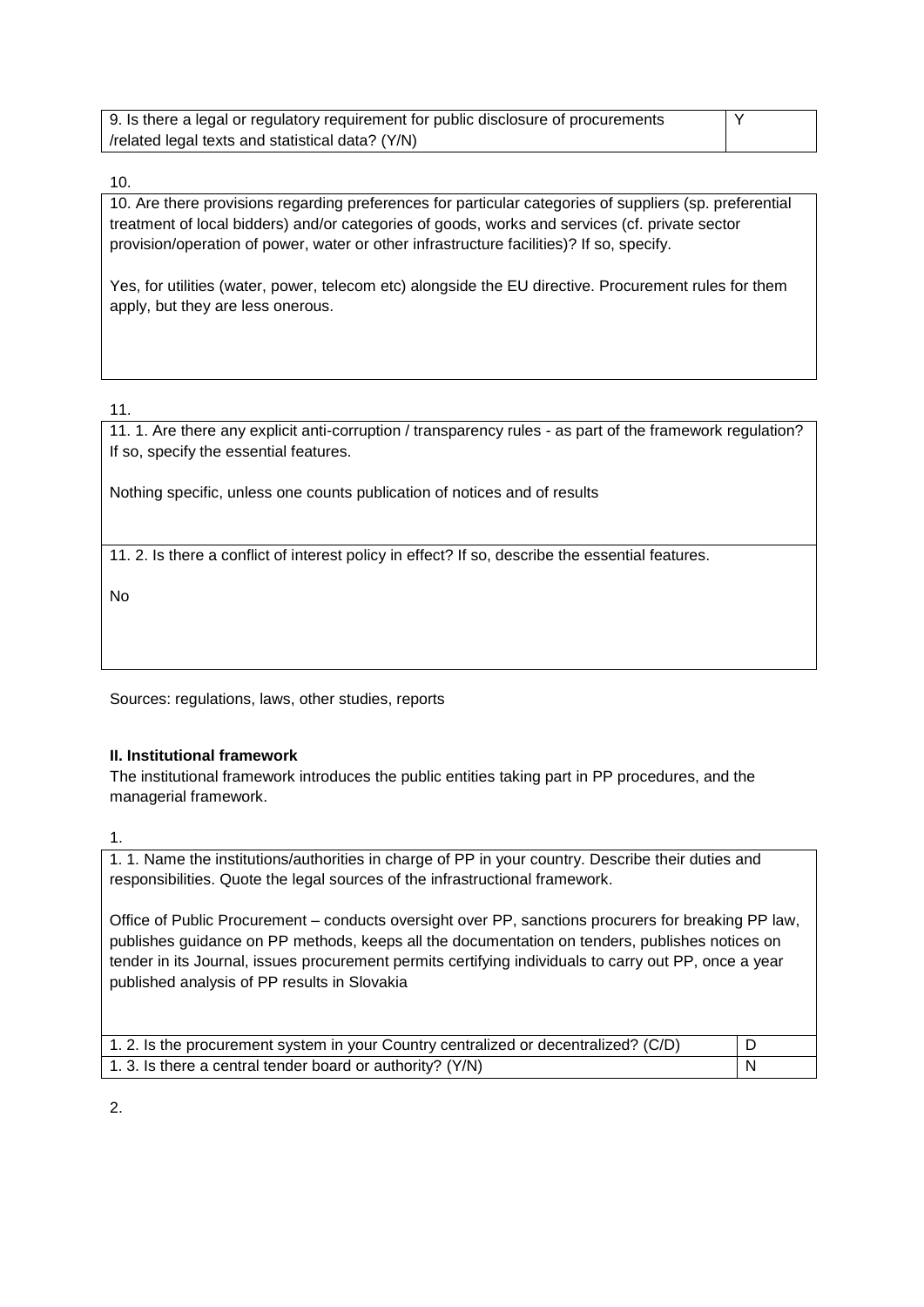| 2. 1. Is there an entity with oversight responsibilities for procurement functions throughout public<br>administration (e.g., with primary regulatory powers, responsible for harmonization of rules and<br>monitoring of compliance)? If so, identify and describe responsibilities and structure. |   |
|-----------------------------------------------------------------------------------------------------------------------------------------------------------------------------------------------------------------------------------------------------------------------------------------------------|---|
| Office of Public Procurement, see above                                                                                                                                                                                                                                                             |   |
| 2. 2. Are procurement decisions overridden by higher governmental agencies? (Y/N)                                                                                                                                                                                                                   | N |
| 2. 3. If so, by whom?                                                                                                                                                                                                                                                                               |   |
|                                                                                                                                                                                                                                                                                                     |   |
| 2.4. Are the authorities relating to procurement clearly delegated to the entities carrying                                                                                                                                                                                                         | Y |
| out the process?                                                                                                                                                                                                                                                                                    |   |
| 2.5. Are the applicable procedures clearly defined?                                                                                                                                                                                                                                                 |   |

| 3.1. Are there any integrity and transparency guidelines or code of ethics for employees |  |
|------------------------------------------------------------------------------------------|--|
| working with PP? (Y/N)                                                                   |  |
| 3. 2. What guidelines ensure integrity and transparency in PP?                           |  |
|                                                                                          |  |
| Clean criminal record required                                                           |  |
|                                                                                          |  |
|                                                                                          |  |

4.

4. What institutions have the power of supervision and control in the PP system? Name the key authorities, describe their rights and duties. Distinguish between internal management control and external audit.

Office of Public Procurement see above.

5.

5. Describe how review and remedy is regulated in Public Procurement. Name the key authorites.

Only by Office of Public Procurement, see point 7.1, first part

## 6.

6. Is there a national Public Procurement strategy? If so, describe its main objectives, targets and indicators. If it is publicly available, please add online reference.

No

| 7.1. Can public procurement be outsourced?                                   |  |
|------------------------------------------------------------------------------|--|
| 7.2. Do procurement agents or consultant / law firms take part in tendering? |  |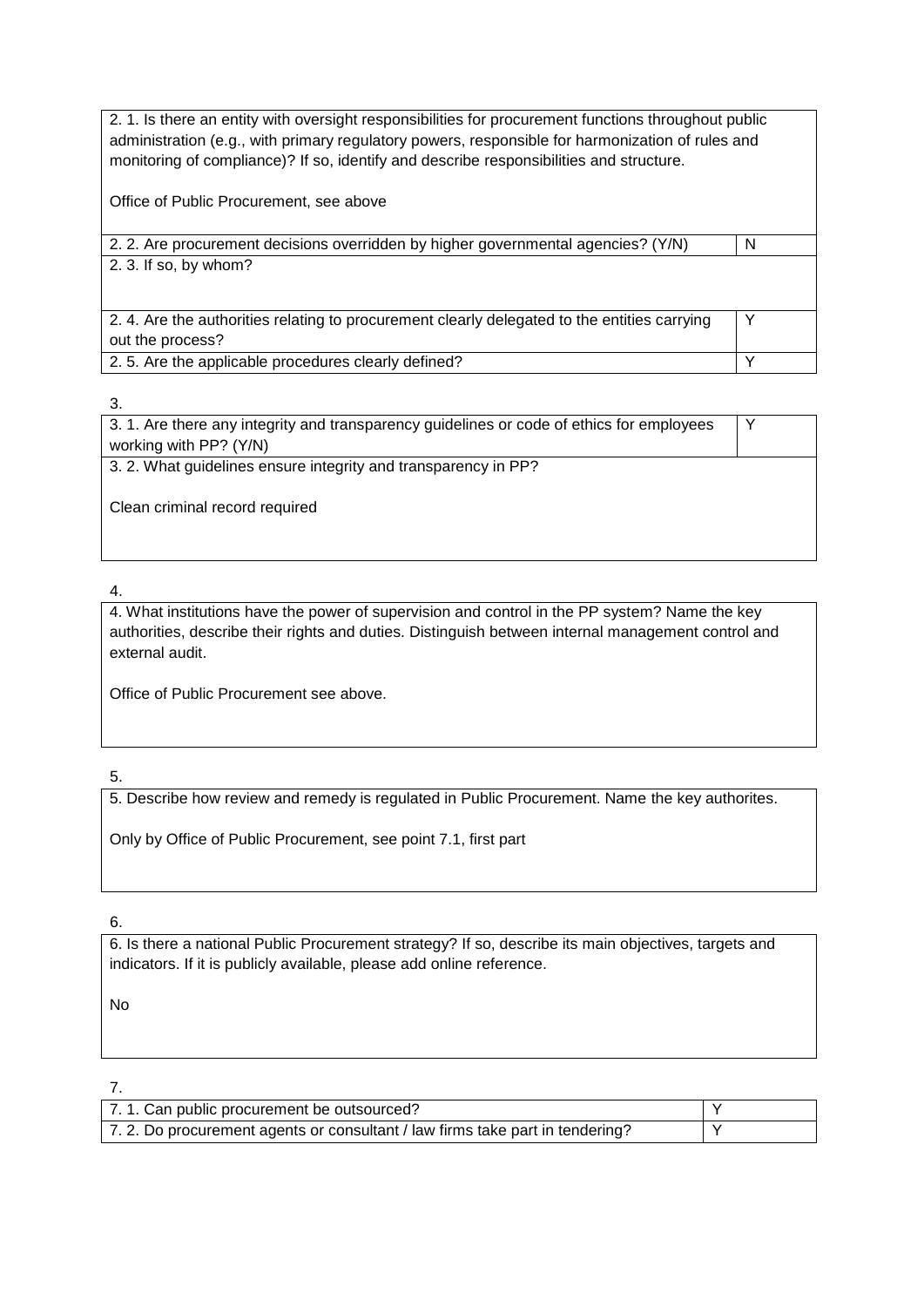7. 3. If so, under what circumstances? How are they selected? In procurement for consulting services

7. 4. Describe the normal basis for compensation and contract duration.

Fixed fee or share of tender volume, or combination

8.

8. 1. How are employees in PP institutions recruited? (Are vacancies publicly announced? What are the HR requirements – e. g. professional certificate, experience)

Vacancies are publicly announced. Professional certificate from Office of Public Procurement is required.

8. 2. How are PP employees trained? Are there regular training programs for entry- and higher level staff?

Need to get PP ability certificate from Office for Public Procurement. The Office can order retraining when Law changes substantially.

## **III. Practice and performance**

The third part focusing on practical issues shows how Public Procurement systems operate in reality, how transparency and integrity are guaranteed, what deficiencies there are among them. This part plays a key role in analyzing whether and how Freedom of Information prevails in the PP system.

| 1.1. What are the main performance indicators of the PP sector - for the year 2010? (Or latest    |           |                |      |              |  |
|---------------------------------------------------------------------------------------------------|-----------|----------------|------|--------------|--|
| available statistics Indicate the year: )                                                         |           |                |      |              |  |
| % of GDP (without "low value" contracts, estimated to be another 2-3% of GDP                      |           |                |      |              |  |
| nominal value in PPP                                                                              |           |                |      |              |  |
| 1.2. Please indicate the share of methods (% in volumes and cases) [Insert extra rows if needed]  |           |                |      |              |  |
| methods (cf. open, restricted                                                                     | in volume |                | case |              |  |
| etc.)                                                                                             | In $%$    | Nominal value  | $\%$ | <b>TOTAL</b> |  |
|                                                                                                   |           | in PPP         |      |              |  |
| Above the limit                                                                                   | 71        | 5              | 16   | 840          |  |
| Below the limit                                                                                   | 19        | 1.3            | 26   | 1325         |  |
| Below the treshold                                                                                | 10        | 0.7            | 58   | 3003         |  |
| <b>TOTAL</b>                                                                                      | 100       | $\overline{7}$ | 100  | 5168         |  |
| 1. 3. Please indicate the share of PP types (works, goods, and services - % in volumes and cases) |           |                |      |              |  |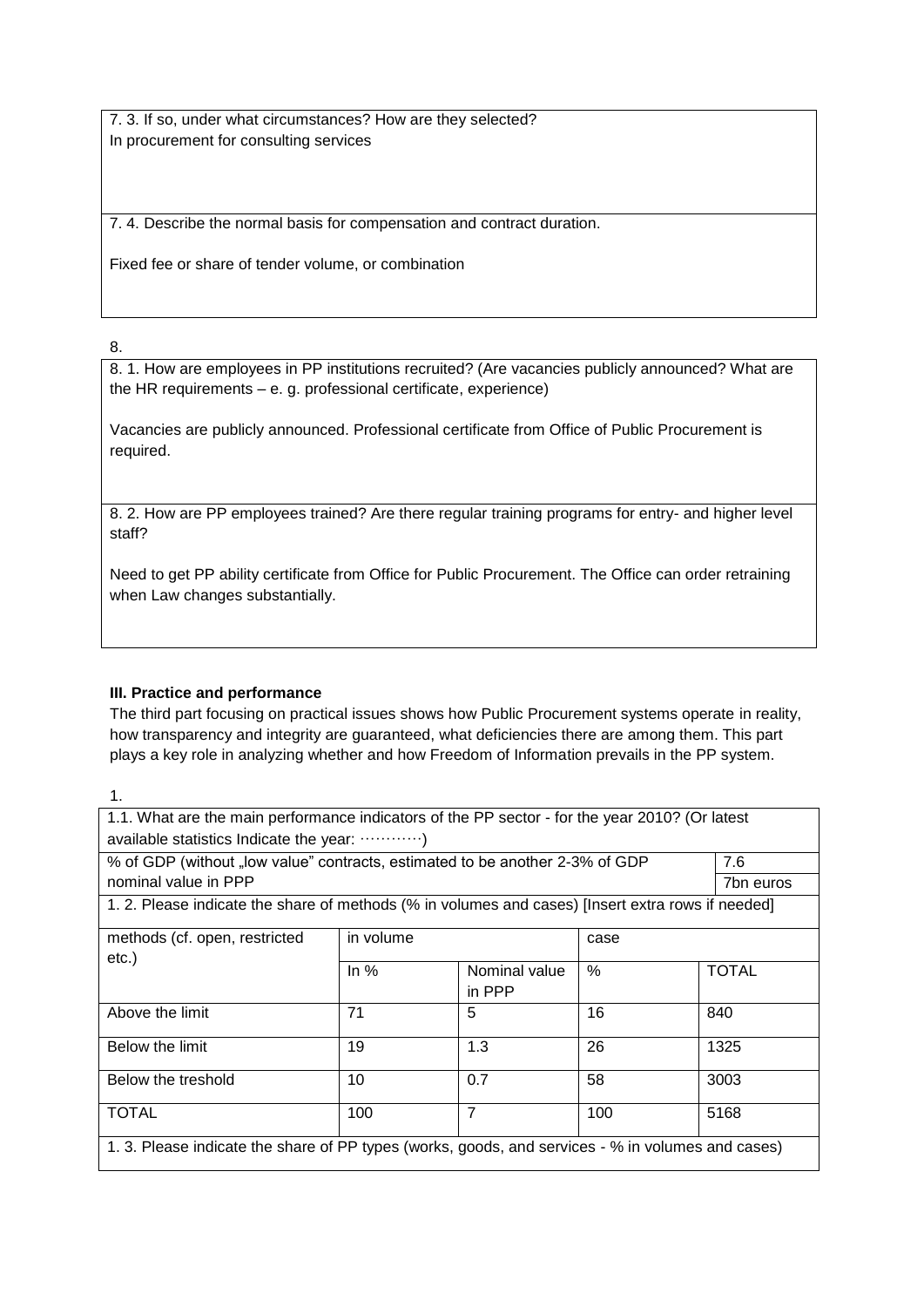| type (cf. goods, services, etc.) | in volume |                         | case   |              |
|----------------------------------|-----------|-------------------------|--------|--------------|
|                                  | In $%$    | Nominal value<br>in PPP | In $%$ | <b>TOTAL</b> |
| goods                            | 21        | 1,5                     | 29     | 1488         |
| services                         | 35        | 2,4                     | 34     | 1743         |
| works                            | 44        | 3.1                     | 37     | 1937         |
| <b>TOTAL</b>                     | 100       | 7                       | 100    | 5168         |

| 2. 1. Are summaries of information about public procurement published? (Y/N)         |     | Y      |
|--------------------------------------------------------------------------------------|-----|--------|
| 2. 2. Is there any comprehensive database on PP? (Y/N)                               | Y   |        |
| 2. 3. What kind of data is available? Specify the format.                            | Y/N | format |
| 2.3.1. number of recieved bids                                                       | Υ   | web    |
| 2, 3, 2, number of contracts awarded                                                 | Y   | web    |
| 2. 3. 3. names of successful bidders / loosing bidders                               | Y   | web    |
| 2. 3. 4. public advertisments                                                        | Y   | web    |
| 2. 3. 5. prequalification documents (if used)                                        | Y   | web    |
| 2. 3. 6. the prequalification evaluation report documenting any decisions            | Y   | web    |
| not to prequalify certain potential bidders                                          |     |        |
| 2. 3. 7. the bidding documents                                                       | Y   | web    |
| 2. 3. 8. record of any pre-bid meetings                                              | N   |        |
| 2. 3. 9. the bid opening minutes                                                     | Y   | web    |
| 2. 3. 10. final bid evaluation report                                                | Y   | web    |
| 2. 3. 11. detailed record of the reasons used to accept or reject each               |     | web    |
| bid                                                                                  |     |        |
| 2. 3. 12. copies of bids                                                             | Y   | web    |
| 2. 3. 13. appeals against procedures or award recommendations                        | N   |        |
| 2. 3. 14. signed copy of the final contract                                          | Y   | web    |
| 2. 3. 15. any performance and advance payment securities issued                      | N   |        |
| 2.3.16. any changes in the final contract                                            | Y   | web    |
| 2. 3. 17. documents on contract performance/completion                               | N   |        |
| 2.4. Is a timeline follow up of a tender possible? (Does a tender have a specific ID |     | N      |
| from the beginnnig to the end?) (Y/N)                                                |     |        |

2. 5. Describe the access rules. Identicate if there are legal restrictions on the public availabilty of these data. Are data easily available to the general public?

Data on notices and results are published in online Journal of Public Procurement at [http://www.e](http://www.e-vestnik.sk/EVestnik/Aktualne)[vestnik.sk/EVestnik/Aktualne](http://www.e-vestnik.sk/EVestnik/Aktualne)

Data on bids and selection procedure documents with final contracts are at Central Registry of PP documents at<http://crdvo.uvo.gov.sk/> However, from November 2011 these documents are not being published due to lack of funding for anonymization of personal data and trade secrets All data are available free of charge in structured formats to anybody, updated daily.

2. 6. Describe forms of publication (printed, electronic), scope and frequency. Does the country have a national gazette (or other similar publication) published in a timely fashion?

All publication is electronic only, updated every working day.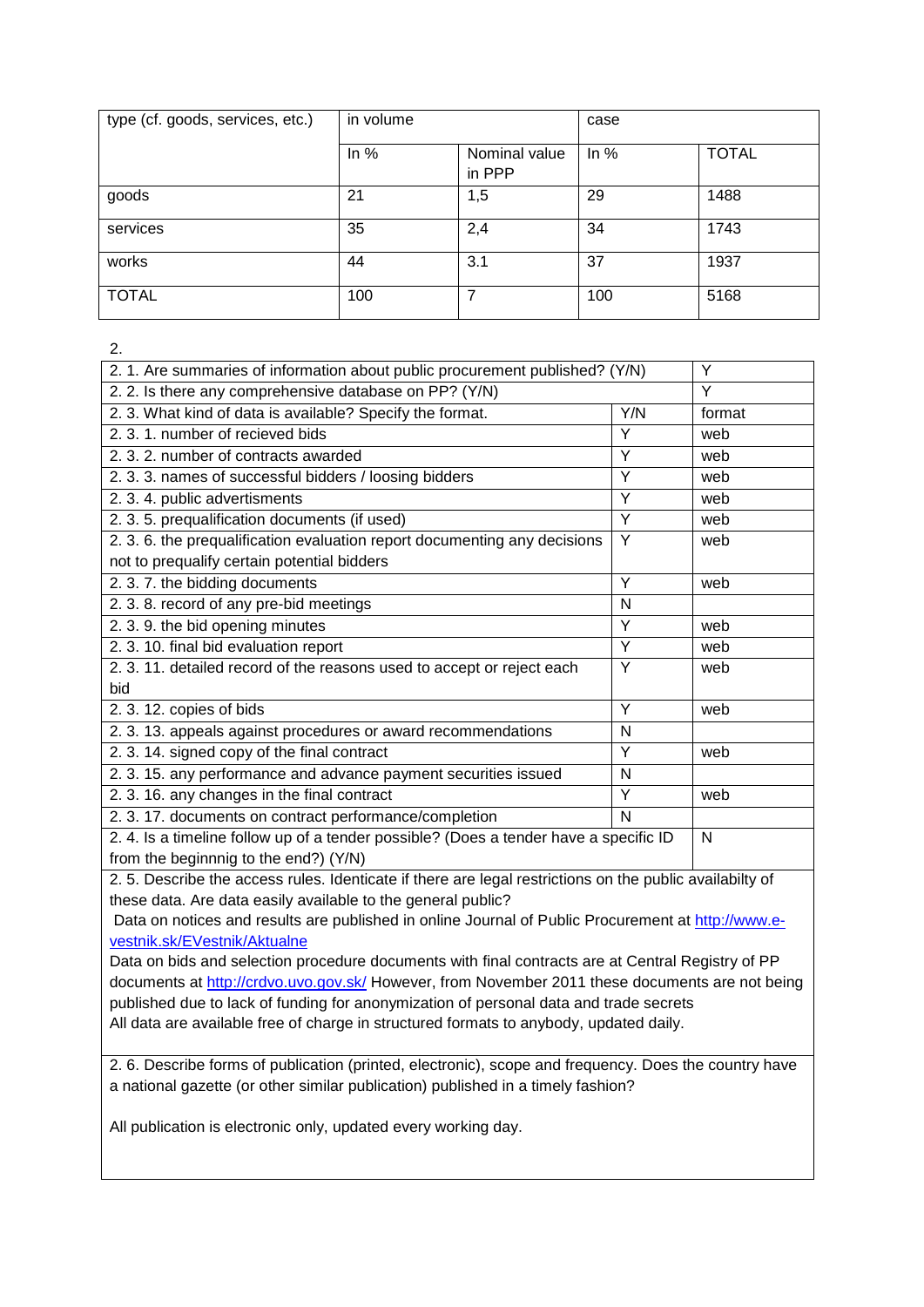2. 6. Is there a public website available with comprehensive real time data? If so, please insert reference link.

See above 2.5

2. 7. Who handles public procurement data? Name the authority.

The Office for the Public Procurement

| 3. 1. Do procuring entities have internal quality and control mechanisms? (Y/N)                     | Y |  |
|-----------------------------------------------------------------------------------------------------|---|--|
| 3. 2. Are they regularly audited? If so, describe scope, frequency, who carries them out, etc.      |   |  |
|                                                                                                     |   |  |
| No                                                                                                  |   |  |
|                                                                                                     |   |  |
|                                                                                                     | Y |  |
| 3. 3. Is procurement monitoring and administration computerized? (Y/N)                              |   |  |
| 3. 4. How adequately do procurement entities track the key steps in the procurement process and     |   |  |
| collect appropriate project-related cost and schedule information?                                  |   |  |
|                                                                                                     |   |  |
| Frequently and adequately due to wide range of data mandatorily reported to Office for PP           |   |  |
|                                                                                                     |   |  |
|                                                                                                     |   |  |
|                                                                                                     |   |  |
| 3.5. Do procurement units regularly update their informations on prices for goods and               | Y |  |
| works? (Y/N)                                                                                        |   |  |
| 3. 6. For small contracts or purchase orders for goods procured using shopping procedures,          | N |  |
| is a database maintained showing the current market price for commonly needed items?                |   |  |
| (Y/N)                                                                                               |   |  |
| 3.7. Are completion of contracts adequately monitored? (Y/N)                                        | N |  |
| 3. 8. How frequently are contracts not completed on schedule? What is the major cause for slippage? |   |  |
| Which sectors and which particular kinds of contracts are effected? Specify.                        |   |  |
|                                                                                                     |   |  |
| See below                                                                                           |   |  |
|                                                                                                     |   |  |
|                                                                                                     |   |  |
|                                                                                                     |   |  |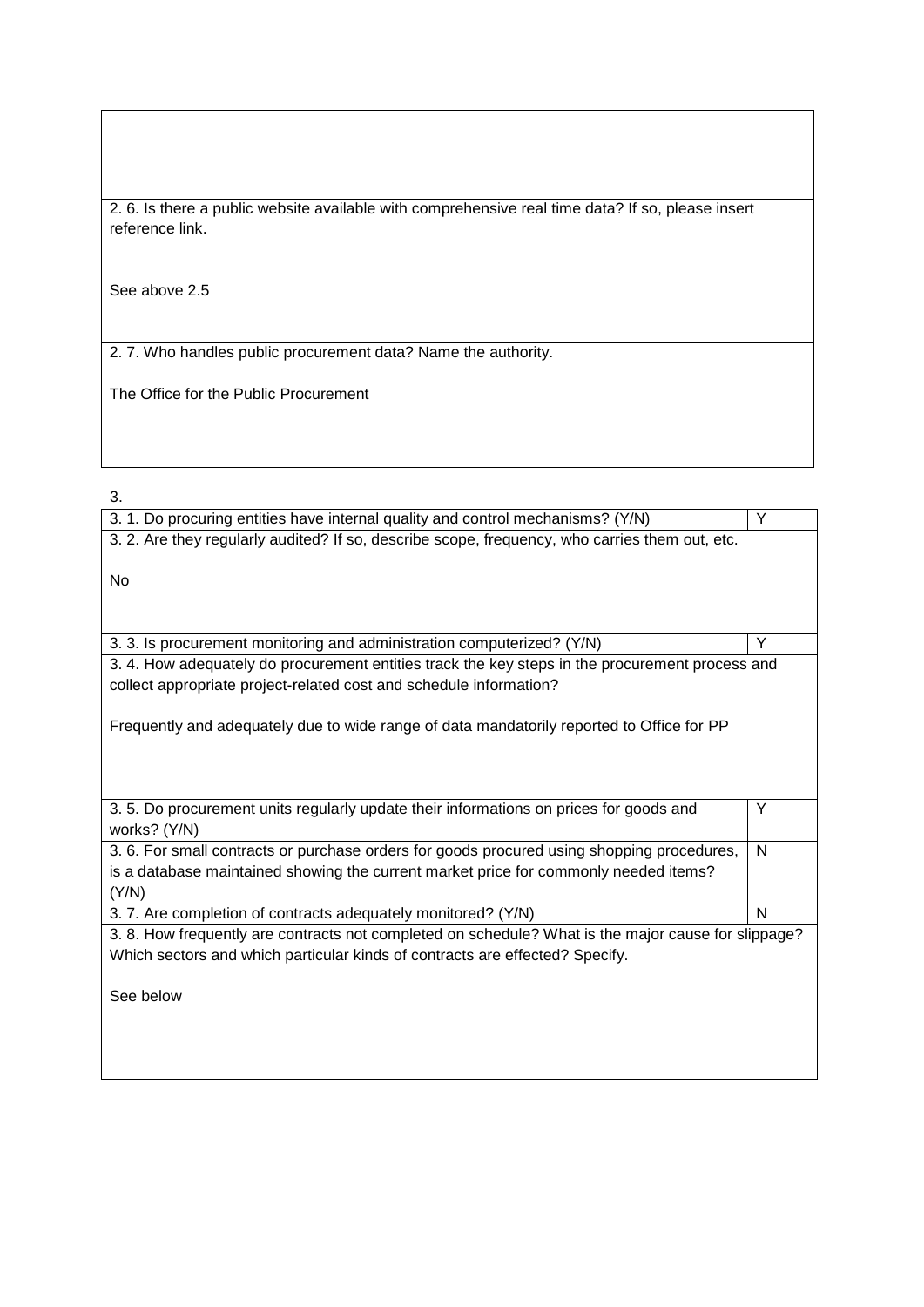3. 9. How frequently are contracts not completed within the originally approved contract price? How frequently are clauses of the contract (quality/quantity of goods, services, work) modified? What is the major cause for modification? Which sectors and which particular kinds of contracts are affected? Specify.

TI Slovakia study from last year indicates, that every fourth tender contract gets amended. 15% of contracts will get an amendment with price rise of on average of 20 percent of original price. Law stipulates the maximum price amendment of 50% (works and services only). Public works are the most likely sector for price amendments. Amendments are more typical after open contest tenders.

4.

4. 1. Describe briefly the selection and contract awarding procedures. (per tender type). Take the checklist questions as a guideline

| 4. 2. Are qualification criteria appropriate and clearly described? (Y/N)                             | Y<br>$\overline{Y}$ |  |
|-------------------------------------------------------------------------------------------------------|---------------------|--|
| 4. 3. Do Instructions to Bidders (ITBs) contain all information necessary to prepare                  |                     |  |
| responsive bids and clearly understand evaluation criteria and their method of                        |                     |  |
| application? (Y/N)                                                                                    | $\overline{Y}$      |  |
| 4. 4. Are time limits for the receipt of tenders fairly prescribed and sufficent for the              |                     |  |
| preparation of bids? (Y/N)                                                                            |                     |  |
| 4.5. Are bidders afforded sufficient time to revise their bids following a modification of the        | Y                   |  |
| documents? (Y/N)                                                                                      |                     |  |
| 4. 6. Are qualification requirements for bidders, if any, fair and appropriate for the purpose        | Y                   |  |
| of the contract? (Y/N)                                                                                |                     |  |
| 4.7. Is prequalification carried out when appropriate? (Y/N)                                          |                     |  |
| 4. 8. Specify the types of contract preqalification is used for.                                      |                     |  |
| Restricted contest, usually in public works                                                           |                     |  |
| 4. 9. Who carries out the evaluations? Contracting authorities                                        |                     |  |
|                                                                                                       |                     |  |
| Are evaluations conducted by qualified evaluating committees? Yes                                     |                     |  |
|                                                                                                       |                     |  |
| Are evaluating committees appointed ad hoc for each evaluation? Yes                                   |                     |  |
|                                                                                                       |                     |  |
| Describe the composition of evalution committees. Usually individuals administering PP in procuring   |                     |  |
| authority, occasionally outside experts, including ngos.                                              |                     |  |
|                                                                                                       |                     |  |
| 4. 10. What kind of information do bid evaluation reports contain? (i.e. a clear and complete         |                     |  |
| description of the evaluation process, including the reasons for rejecting any bid as non-responsive, |                     |  |
| how the stated evaluation criteria were applied, and how the successful bidder's qualifications were  |                     |  |
| verified) Describe.                                                                                   |                     |  |
|                                                                                                       |                     |  |
| Yes, all of the above.                                                                                |                     |  |
|                                                                                                       |                     |  |
|                                                                                                       |                     |  |
| 4.11. Are contracts required to be awarded to the lowest evaluated responsive bidder who              | Υ                   |  |
| has been determined to be qualified to perform the contract satisfactorily? (Y/N)                     |                     |  |
| 4. 12. Are additional Government approvals required before contracts can be made                      |                     |  |
| effective? (Y/N)                                                                                      |                     |  |